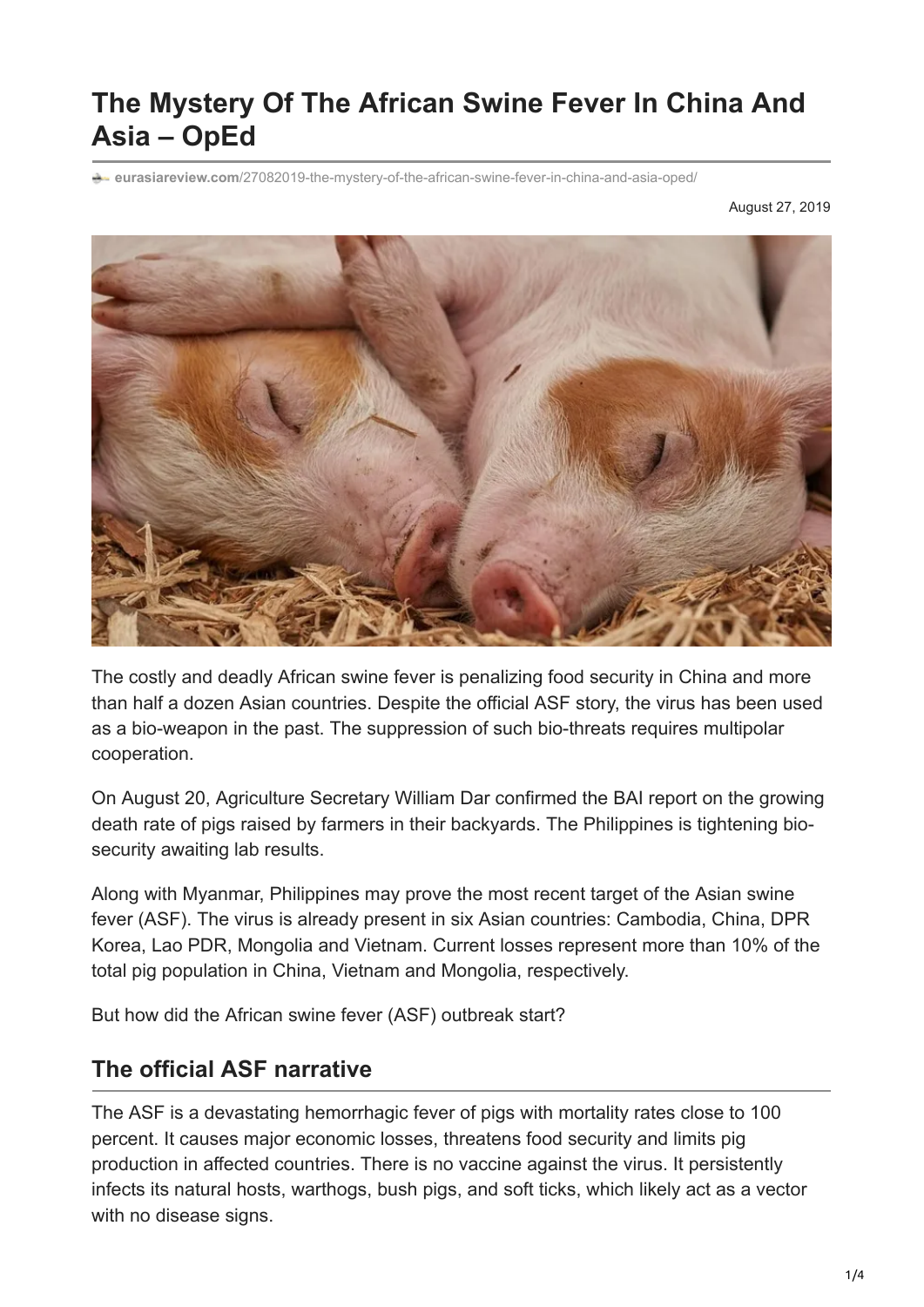Historically, the first African swine fever outbreak took place in Kenya in 1907. The first spread of ASF outside Africa was to Portugal in 1957, presumably as a result of waste from airline flights being fed to pigs near Lisbon airport. Outbreaks of ASF were reported subsequently in other European countries.

Cuba was the first country in the Caribbean region to report infection with ASF in 1971. It was believed to have been introduced from Spain. ASF was further reported in the late 1970s in several Caribbean island countries and in Brazil 1978. Presumably, it was introduced from Spain or Portugal through food waste carried by transcontinental flights.

After a decade or more relative quiet, the ASF in 2007 spread to Georgia in the Caucasus and thereafter widely to neighboring countries, including Armenia, Azerbaijan and several territories in Russia. After another decade of quiet, the number of ASF outbreaks suddenly soared after September 2018, especially in China, although it had not been detected in China or Asia before. Since then, over 2.8 million hogs have been culled globally due to ASF, although according to the World Organization for Animal Health (OIE). Industry observers believe the actual number is much higher.

That's the conventional wisdom, which implies that ASF remained restricted to Africa until the late '50s. In reality, ASF had arrived in North America already in the early 1950s, when Fort Terry, a US biowarfare facility in Plum Island New York, housed seven deadly virus strains.

## **ASF in biological warfare**

After World War II experimentation, U.S. biological warfare was launched for offensive purposes. During the Cold War, ASF attracted great interest among anti-animal viruses, such as foot and mouth disease and cattle plague. By 1954, according to biowarfare historians, three viruses were available as agents for the destruction of food-bearing animals, including ASF.

Between the mid-1960s and late '90s, Cuba accused the United States of 10 biological warfare attacks following serious infectious disease outbreaks. None were proven conclusively, but several probably occurred. In 1971, pigs in Havana hog farm were diagnosed with ASF virus, which spread and caused half a million pigs to be slaughtered. Cuba suffered food shortage. The UN labeled the outbreak the "most alarming event" of 1971.

In 1977, the investigative journalists of Newsday, a Long Island daily, reported the virus was delivered from a US army base in the Panama Canal Zone; the site of joint Army-CIA covert operations in Latin America and the Caribbean.

Reportedly, anti-Castro saboteurs, backed by the CIA, had introduced ASF into Cuba six weeks before the outbreak to destabilize the economy. US Army denied involvement. Nevertheless, Norman Covert, historian of Fort Detrick, Maryland – the center of US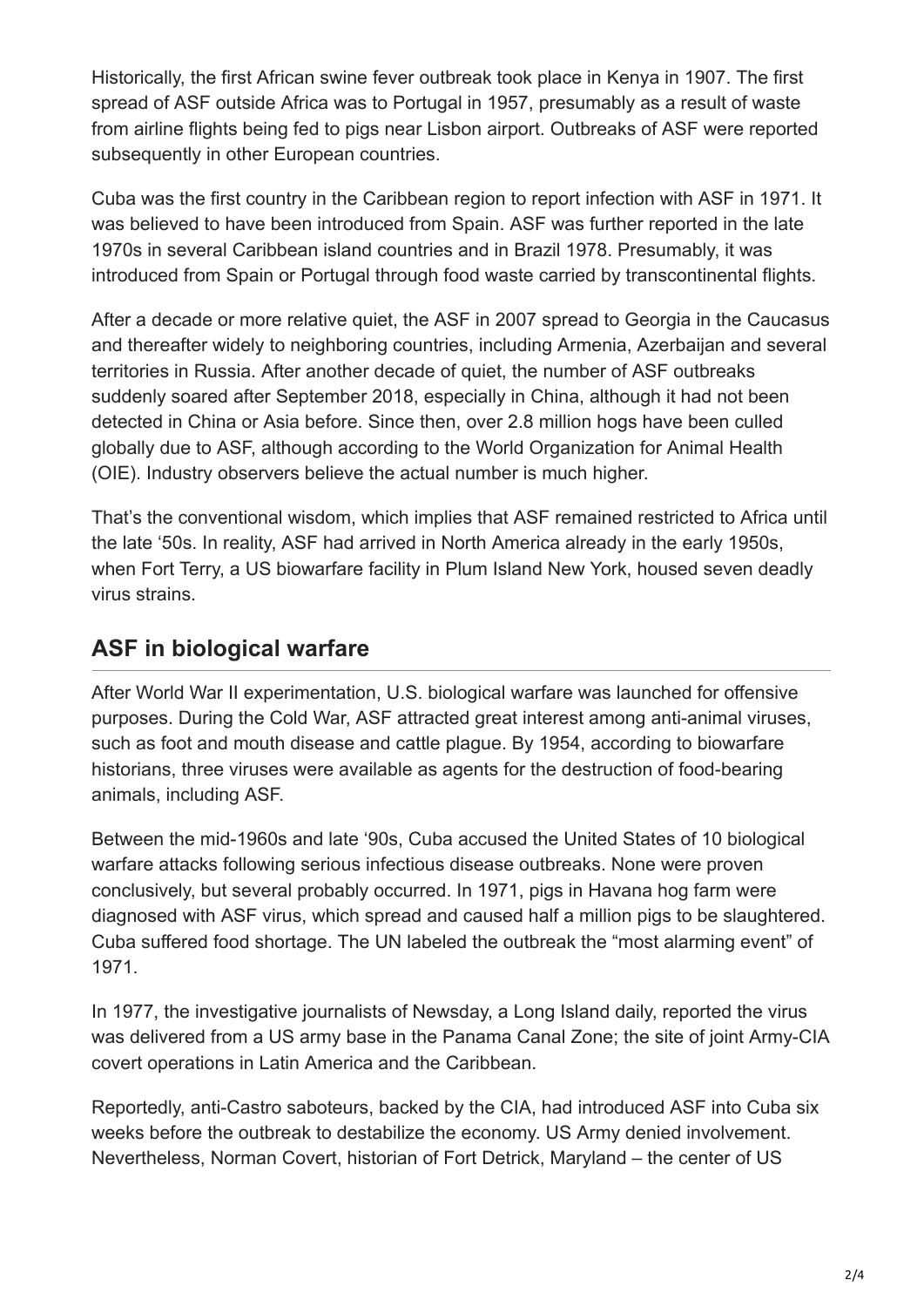biowarfare from the mid-50s to late '60s – has said that CIA had access to these laboratories. Later, a CIA document confirmed that biological warfare was used in efforts to destabilize Cuba.

Such efforts did not end with the Cold War. In 2000, neoconservatives behind the Bush administration flirted with the idea of "politically useful" ethnic bioweapons. That led Russia in 2007 to ban all exports of human bio samples.

In October 2018, Russian Defense Ministry claimed that the spread of viral diseases from Georgia, including African swine fever since 2007, could be connected to a US lab network. In the area, more than 70 Georgians had died in mysterious conditions, which Moscow attributed to US toxins or bioweapons. Russia believed bio agents violated the prohibition of biological weapons.

The lab network is part of the Cooperative Biological Engagement Program (CBEP), which is funded by Pentagon's Cooperative Threat Reduction Agency (DTRA). The CBEP labs are located in 25 countries, particularly in Eastern Europe, and the Middle East, Africa and Southeast Asia, including Philippines.

As Pentagon denied that US was developing biological weapons in the labs, Vladimir Shamanov, head of Russia's State Duma Defense Committee, called for a "comprehensive evaluation" suggesting "joint inspections." Yet, these multilateral demands have been ignored.

In its 2020 multimillion-dollar budget, the DTRA characterizes the program in Asia by its biosecurity functions, but also as "the partner of choice in a region competing against Chinese influence." So while virus outbreaks operate across borders, multilateral cooperation is shunned for geopolitics.

## **How did ASF spread in China and Asia**

Some speculate that secrecy and misguided incentives might have fueled the crisis in China. But possible reasons for the accelerated ASF spread do not explain its source, timing or strain.

In August 2018, the first ASF outbreak was reported in Shenyang, northeast China. The ASF viral sequence in China seems to be highly homologous to that of the Georgia 2007 strain. So it is speculated that ASF came to China via Russia or Eastern Europe – from the areas that remain the crux of the US-Russian biowarfare debate.

What is certain is that the ASF is a major threat to Chinese and Asian biosafety. China has the largest swine population in the world, with 690 million pigs in 2017. That's almost half of the world's pork production. Already nearly 5 million pigs in Asia have died or been culled because of the spread of ASF.

In addition to the geographic source of the virus, the timing is intriguing. In China, the ASF spread began in parallel with the US trade war after mid-2018. As a result, US pork sales to China were over three times pricier last spring than during the same period a